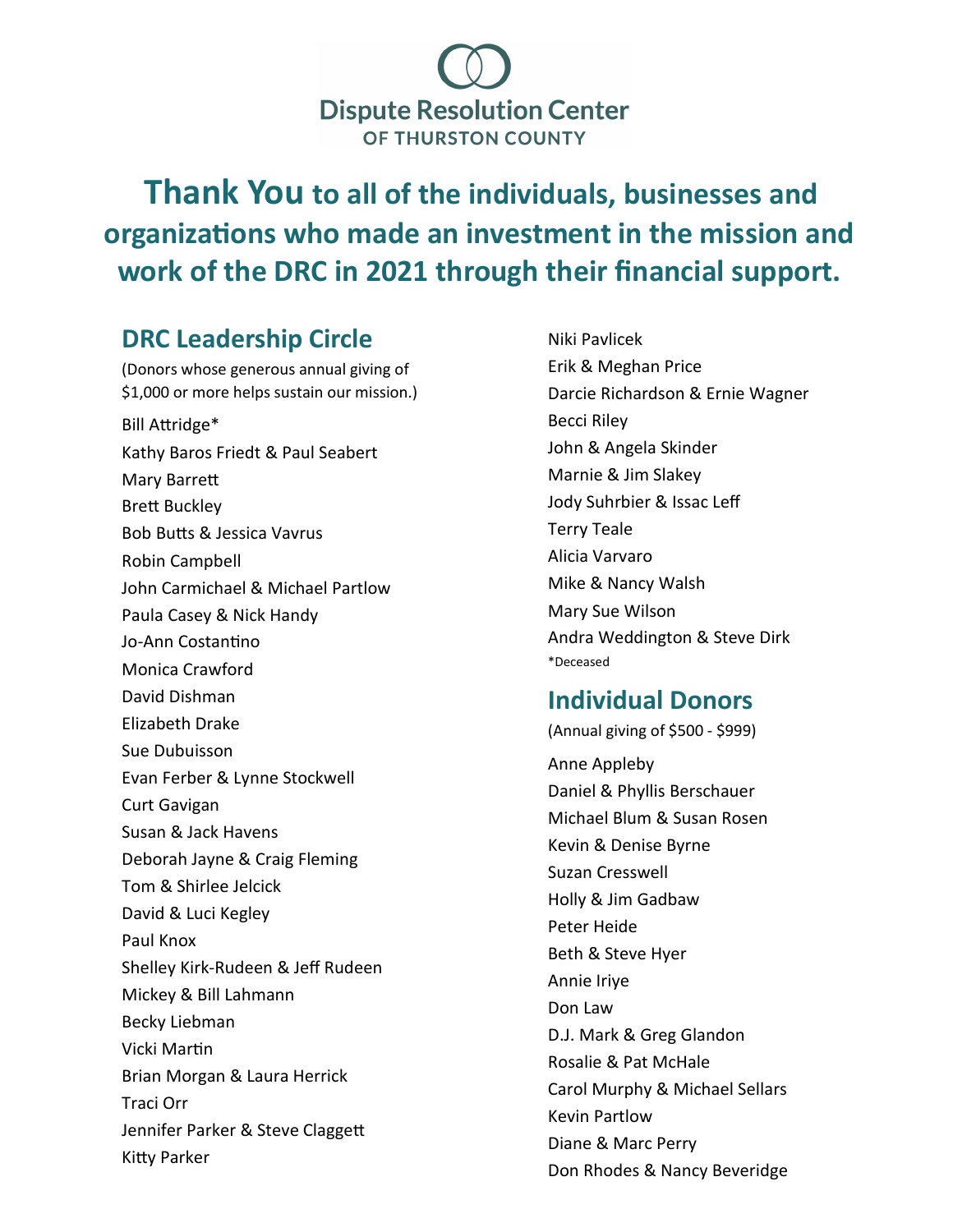### **Individual Donors (cont.)**

(Annual giving of \$500 - \$999) Charles Stephens Joan & Rob Swanson Tim Sweeney & Kim Henderson Kathe Taylor & Bill Moore Steve Tilley & Christine Parke Betty Utter Julie Watson & Nick Quijas Kalo Wilcox & Robert Bradley

#### **Individual Donors**

(Annual giving of \$1 - \$499) Marcela Abadi Angela Adams Charlotte Aldrich Doug & Jocelyn Allen Glen Anderson Susan Aurand Paul & Shirley Battan Kay & Eugene Baxstrom Betsy Bergquist Dave Black B. Black Lora Boone Brian Boyd Rich Boyesen & Penny Black Nate Brown & Diana Moore Lonnie Brown Christopher Brunson James Ross Burwell Daniel Cardinal David Cheal & Linda Murphy R. Elliott Churchill Virgina Clifford Faith Cooley Maggie Counihan Kathy Cox & Stew Henderson Violet Crase Geoff Crooks & Beth Morrison Renee Cruickshank Diane Dakin & Stephen Bray Donna & Jim Dannenmiller Rhonda Davidson Marilyn Dawson Mary & David DeLong Jim Dixon Marie Docter Laurie Dolan Alison Doniger Barb & Lane Dorcy Linda Drake George Elkins Lynne Elkins Leslie Emerick & Dennis Bloom Wendy Endress & Bill Livingston Patty & Don Ernst Tracy & Michael Evans Mary Fairhurst Sharon & Gary Fasnacht Sue Feldman Mary & Scott Ferris Susan Finkel Anne Fischel & John Regan Caleb Fitts Karen Fraser Mary Galvez Charlie & Toni Gavigan Mary Claire Gegen Dorothy Gist Marcus Glasper & Todd Wellington Jay Goldstein & Jill Rosenkrantz Sue Goldstein Anne Goranson Gail Gosney Wrede & Fritz Wrede Carol Goss Matt Grant & Eileen Yoshina Jake Grater Joel Greene & Jean Mandeberg Cathi Greenwood Mary Grobins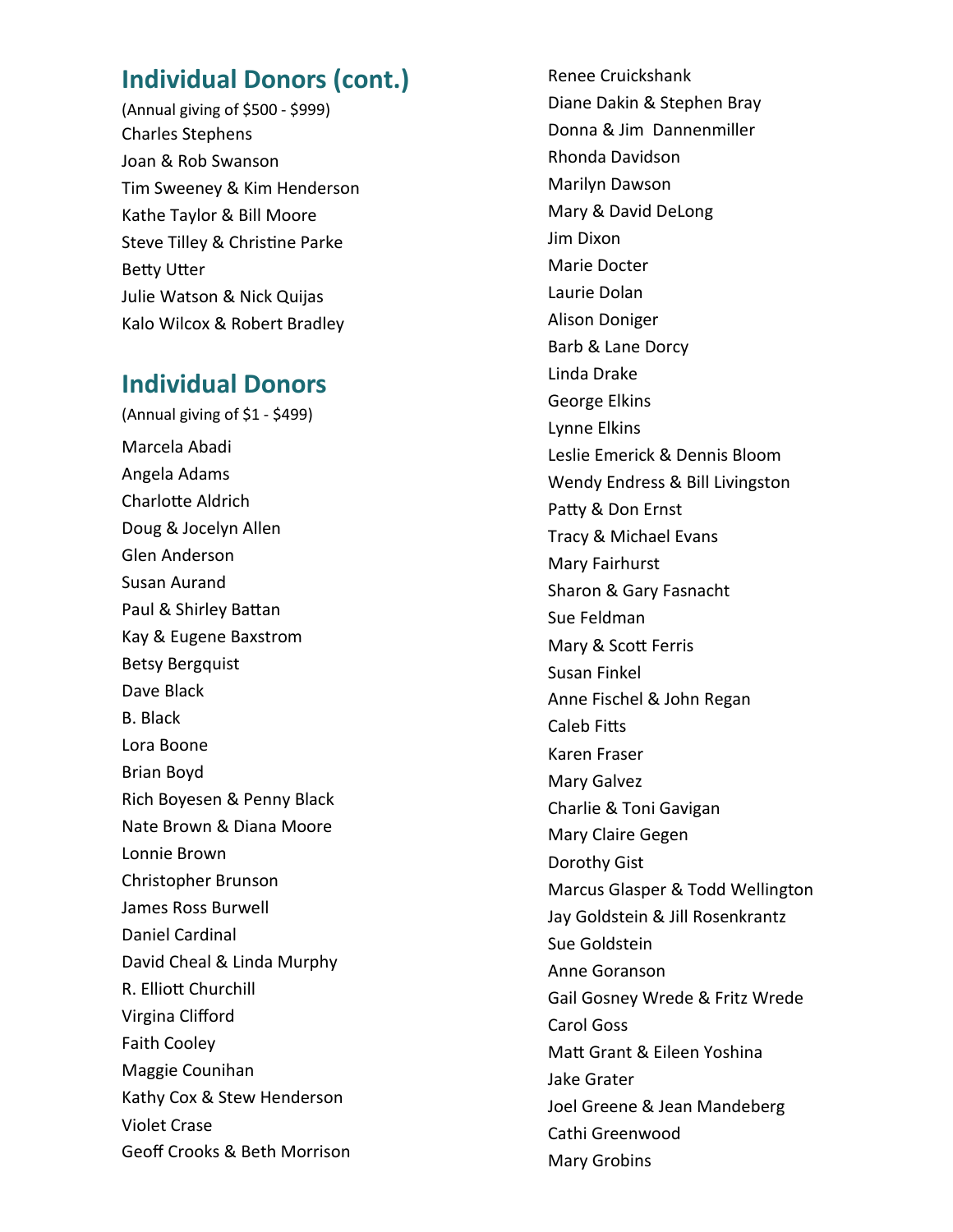#### **Individual Donors (cont.)**

(Annual giving of \$1 - \$499) Carol Gruen Martha Hagan Camille & Earl Hale Beth & Elie Halpern Teresa Hammer Rodney & Diana Hanson Alan Hardcastle & Karen Ray Debra & John Hardy Mary Beth Harrington Jim & Valerie Harris Rob Hatfield Chris Hawkins Pat Hazzard Kay Hill Maureen Hill Stacy Hirsch Anne Hirsch & Tom McDonald Linda & David Hoffman Molly Holmes Roger Horn Cindy Hough Barbara Howard Carolyn & Michael Hoyles Cheryl Huggins Jacquelyn Jacobs Bonnie & Bob Jacobs Renee & Tom Jensen Ormezinda & John Johns Carolyn & Charlie Keck Marie Kirk Steve Kirkman Nichole Kloepfer Peter & Nancy Kmet Nancy Koeppen Sarah & Nathan Kortokrax Kristin Lamson Chris Lanese Marie Lanese

Rachael Langen Lundmark Ann Lasko-Harvill Ken & Carol Lewis Russ Lidman Collum & Martha Liska Jenifer Louden Rachel Lovell Ford Chris & Lisa Lunde Bernie Main Linda Malanchuk-Finnan & John Finnan Marion McIntosh Carol McKinley Janet McLane & Bruce Rouillard Bob & Char McMullen Judy McNickle Susan McRae Liv Monroe Brian Morgan & Laura Herrick Peter & Claudia Murray Eric & Kathryn Ness Dick & Carolee Nichols DT North Corey Nunlist Ellen O'Brien Saunders & David Saunders Mary O'Garro Allen Olson & Laura Hunter Deb O'Neill Leslie Owen Craig Partridge & Lou Ann Dunlap Tia Pennell Nancy Peterson Beverly Phillips Meredithe Quinn-Loerts Cheryl & Bill Reynolds Diane Robertson David Robinson Rita Robison Bonnie Rosinbum Douglas & Lillian Ryan Mike Ryherd Rick Sandler & Loretta Seppanen